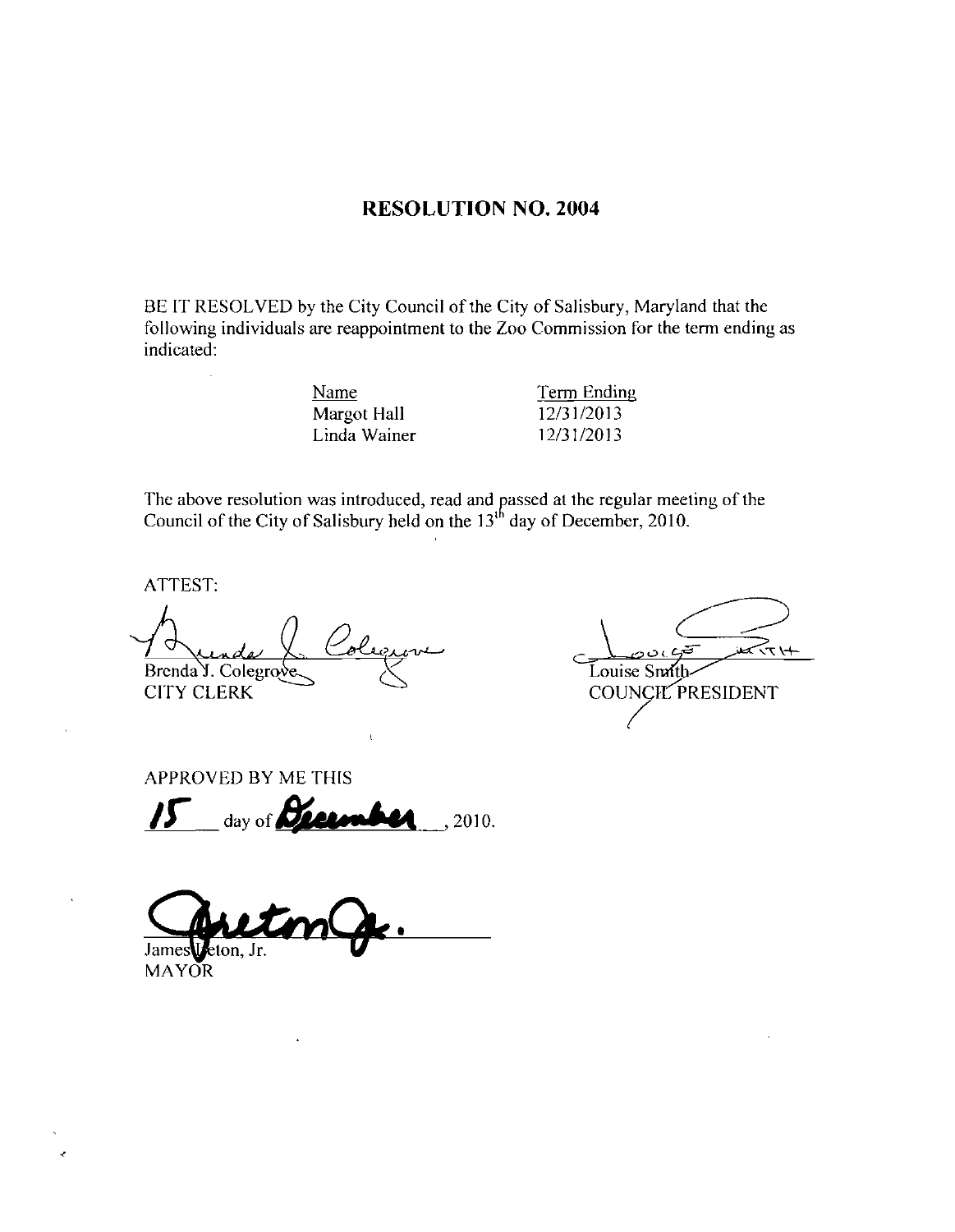# INTER

# $\frac{\frac{\text{INTER}}{\text{OFFICE}}}{\frac{\text{OFFICE}}{\text{OFFICE OF THE MAYOR}}}\text{MEMO}$

# OFFICE OF THE MAYOR

| To:      | John Pick                            |
|----------|--------------------------------------|
| From:    | Sherrell McBride JM                  |
| Subject: | Reappointments to the Zoo Commission |
| Date:    | December $1,2010$                    |

Mayor Ireton would like to reappoint the following persons to the Zoo Commission:

<u>Name</u> Term Ending Mem<br>
Margot Hall 12/31/2013 1999<br>
Linda Wainer 12/31/2013 2007 12/31/2013 Margot Hall 12/31/2013 1999<br>
Linda Wainer 12/31/2013 2007

Name Term Ending Member Since

Attached are letters from each candidate and the Resolution necessary for their reappointments Margot Hall 12/31/2013 1999<br>Linda Wainer 12/31/2013 2007<br>Attached are letters from each candidate and the Resolution necessary for their reappointmen<br>Please forward this information to the City Council so it may be placed next City Council meeting. Please let me know if you have any questions.

Attachment

CC: Mayor Ireton Ronald Alessi, Sr. Joel Hamilton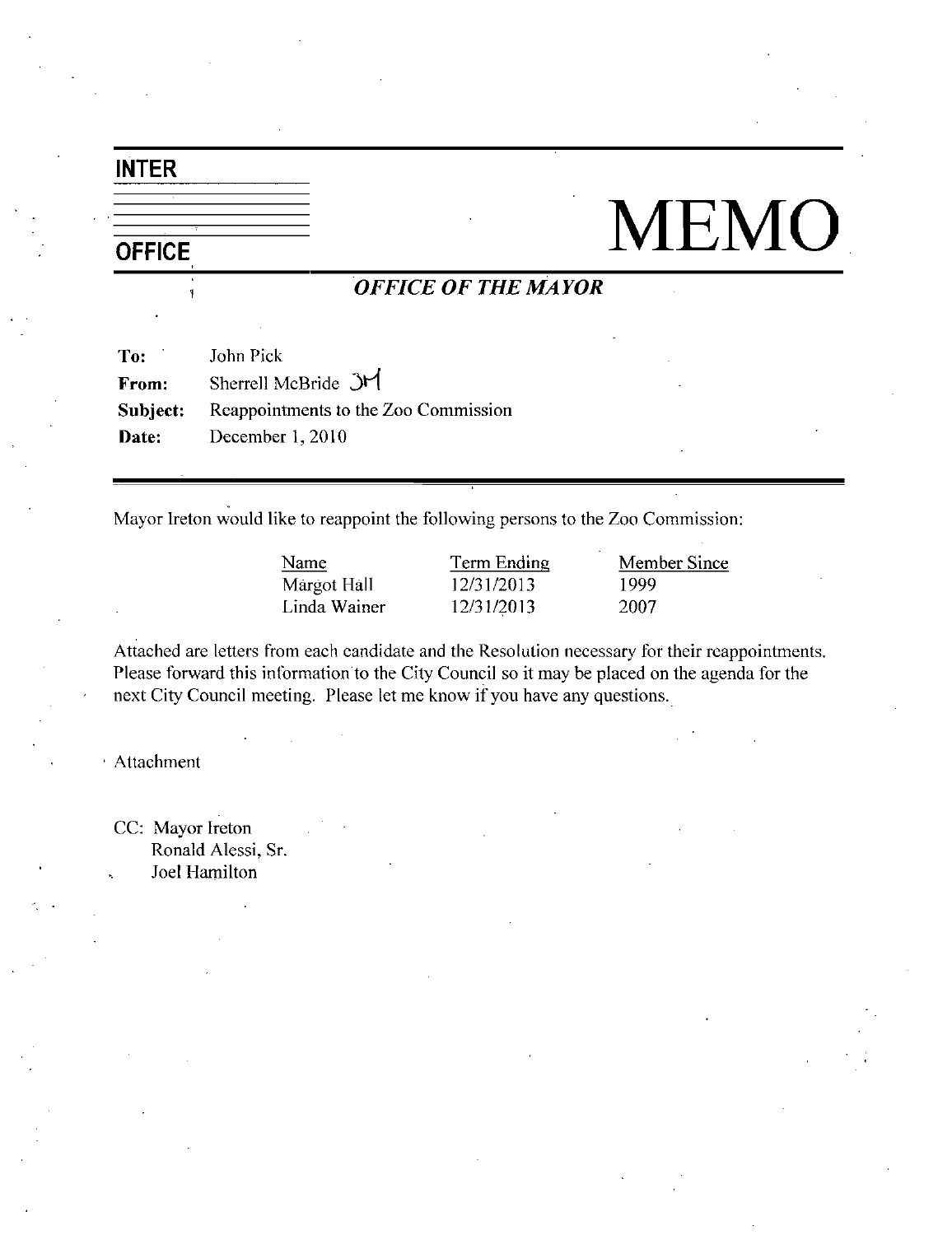# Margot Hall 214 Potomac Avenue Salisbury, MD 21804 410-749-2486

Mayor James Ireton Division Street & Route 13 Salisbury, MD 21801

Dear Mayor Ireton

My name is Margot Hall and <sup>I</sup> have been <sup>a</sup> docent with the Salisbury Zoological Park since 1999

I have always tried to make a positive contribution to the community<br>in which I live. Therefore, as a newcomer in 1998, I found an organization which supported animals and cut across human boundaries, real or imagined.

These qualities have existed at the Salisbury Zoo for more than fifty years by offering <sup>a</sup> safe educational environment to all who visit

Our small zoo reflects the increasing importance of zoos throughout the world by educating our local community and playing an important role in reducing the decline and extinction of endangered species and environments

My fellow docents have given me the honor of their support to continue as the docent representative on the Zoo Commission

am writing to you to ask you to consider reappointing me to the Salisbury Zoo Commission

Sincerely-L Hall

Margot Hall